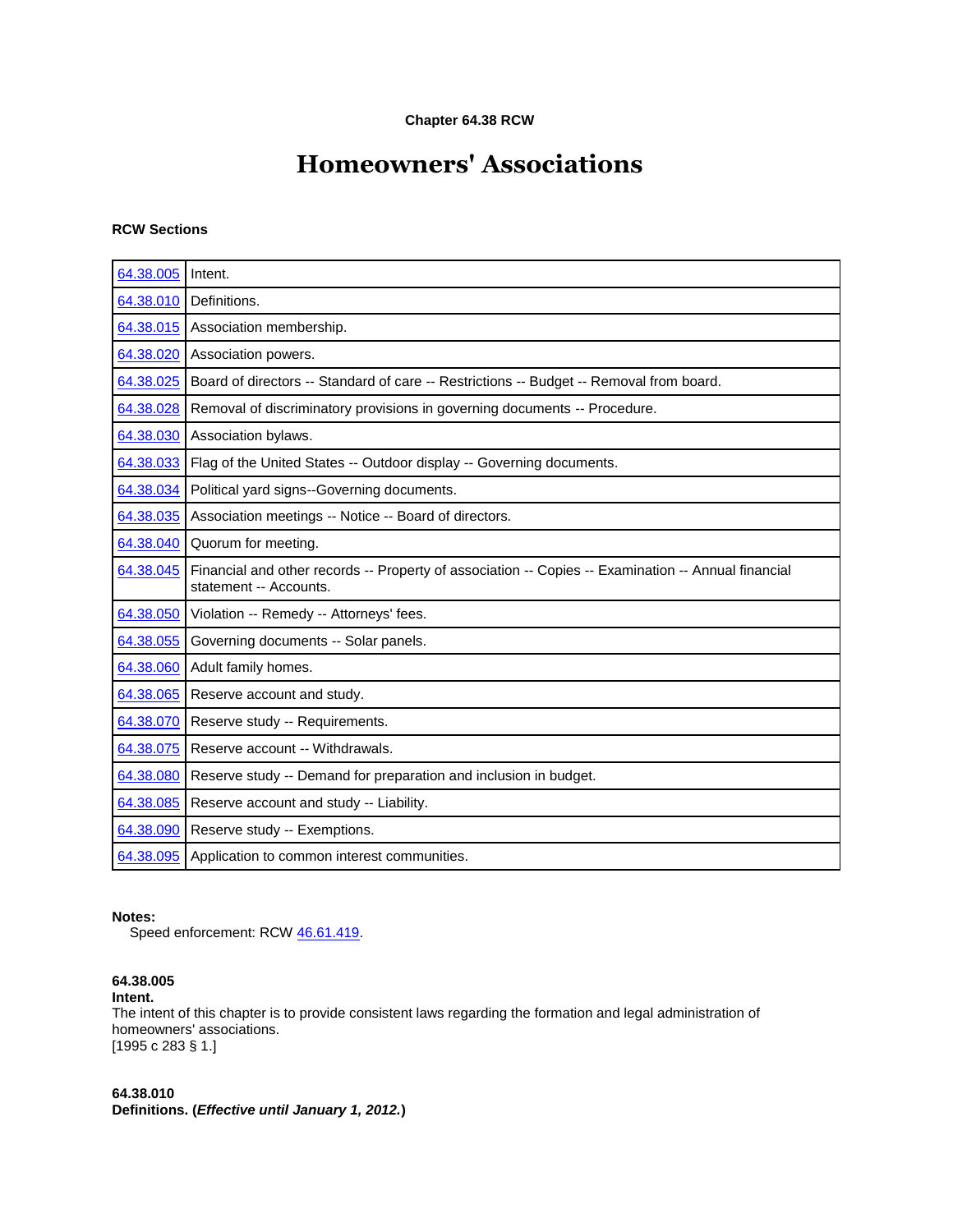#### For purposes of this chapter:

 (1) "Homeowners' association" or "association" means a corporation, unincorporated association, or other legal entity, each member of which is an owner of residential real property located within the association's jurisdiction, as described in the governing documents, and by virtue of membership or ownership of property is obligated to pay real property taxes, insurance premiums, maintenance costs, or for improvement of real property other than that which is owned by the member. "Homeowners' association" does not mean an association created under chapter [64.32](http://apps.leg.wa.gov/rcw/default.aspx?cite=64.32) or [64.34](http://apps.leg.wa.gov/rcw/default.aspx?cite=64.34) RCW.

 (2) "Governing documents" means the articles of incorporation, bylaws, plat, declaration of covenants, conditions, and restrictions, rules and regulations of the association, or other written instrument by which the association has the authority to exercise any of the powers provided for in this chapter or to manage, maintain, or otherwise affect the property under its jurisdiction.

 (3) "Board of directors" or "board" means the body, regardless of name, with primary authority to manage the affairs of the association.

 (4) "Common areas" means property owned, or otherwise maintained, repaired or administered by the association.

 (5) "Common expense" means the costs incurred by the association to exercise any of the powers provided for in this chapter.

 (6) "Residential real property" means any real property, the use of which is limited by law, covenant or otherwise to primarily residential or recreational purposes. [1995 c 283 § 2.]

## **64.38.010**

# **Definitions. (***Effective January 1, 2012.***)**

For purposes of this chapter:

(1) "Assessment" means all sums chargeable to an owner by an association in accordance with RCW [64.38.020.](http://apps.leg.wa.gov/rcw/default.aspx?cite=64.38&full=true#64.38.020)

 (2) "Baseline funding plan" means establishing a reserve funding goal of maintaining a reserve account balance above zero dollars throughout the thirty-year study period described under RCW [64.38.065.](http://apps.leg.wa.gov/rcw/default.aspx?cite=64.38&full=true#64.38.065)

 (3) "Board of directors" or "board" means the body, regardless of name, with primary authority to manage the affairs of the association.

 (4) "Common areas" means property owned, or otherwise maintained, repaired or administered by the association.

 (5) "Common expense" means the costs incurred by the association to exercise any of the powers provided for in this chapter.

 (6) "Contribution rate" means, in a reserve study as described in RCW [64.34.380,](http://apps.leg.wa.gov/rcw/default.aspx?cite=64.34.380) the amount contributed to the reserve account so that the association will have cash reserves to pay major maintenance, repair, or replacement costs without the need of a special assessment.

(7) "Effective age" means the difference between the estimated useful life and remaining useful life.

 (8) "Full funding plan" means setting a reserve funding goal of achieving one hundred percent fully funded reserves by the end of the thirty-year study period described under RCW [64.38.065,](http://apps.leg.wa.gov/rcw/default.aspx?cite=64.38&full=true#64.38.065) in which the reserve account balance equals the sum of the deteriorated portion of all reserve components.

 (9) "Fully funded balance" means the current value of the deteriorated portion, not the total replacement value, of all the reserve components. The fully funded balance for each reserve component is calculated by multiplying the current replacement cost of the reserve component by its effective age, then dividing the result by the reserve component's useful life. The sum total of all reserve components' fully funded balances is the association's fully funded balance.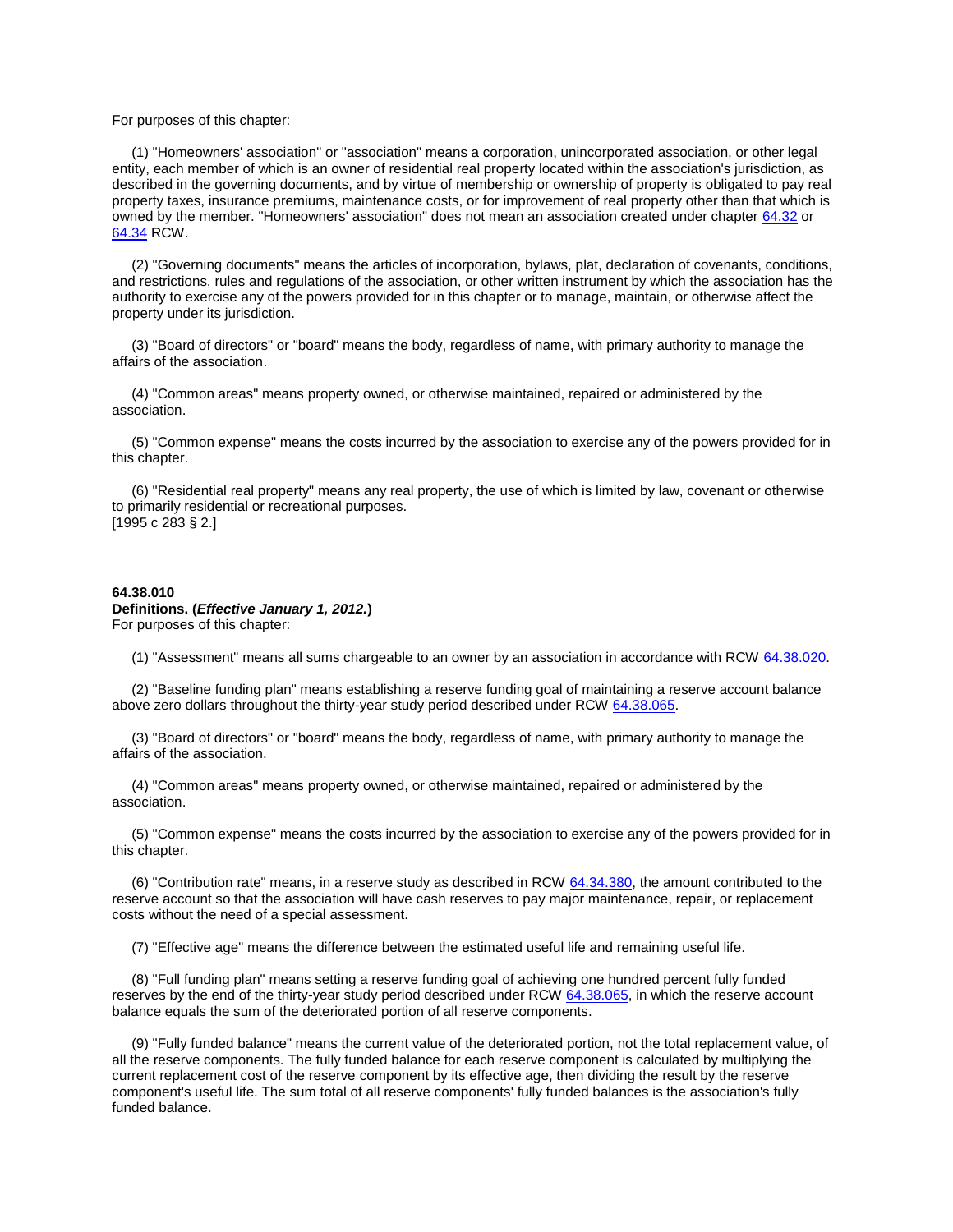(10) "Governing documents" means the articles of incorporation, bylaws, plat, declaration of covenants, conditions, and restrictions, rules and regulations of the association, or other written instrument by which the association has the authority to exercise any of the powers provided for in this chapter or to manage, maintain, or otherwise affect the property under its jurisdiction.

 (11) "Homeowners' association" or "association" means a corporation, unincorporated association, or other legal entity, each member of which is an owner of residential real property located within the association's jurisdiction, as described in the governing documents, and by virtue of membership or ownership of property is obligated to pay real property taxes, insurance premiums, maintenance costs, or for improvement of real property other than that which is owned by the member. "Homeowners' association" does not mean an association created under chapter [64.32](http://apps.leg.wa.gov/rcw/default.aspx?cite=64.32) or [64.34](http://apps.leg.wa.gov/rcw/default.aspx?cite=64.34) RCW.

 (12) "Lot" means a physical portion of the real property located within an association's jurisdiction designated for separate ownership.

 (13) "Owner" means the owner of a lot, but does not include a person who has an interest in a lot solely as security for an obligation. "Owner" also means the vendee, not the vendor, of a lot under a real estate contract.

 (14) "Remaining useful life" means the estimated time, in years, before a reserve component will require major maintenance, repair, or replacement to perform its intended function.

 (15) "Replacement cost" means the current cost of replacing, repairing, or restoring a reserve component to its original functional condition.

 (16) "Reserve component" means a common element whose cost of maintenance, repair, or replacement is infrequent, significant, and impractical to include in an annual budget.

 (17) "Reserve study professional" means an independent person who is suitably qualified by knowledge, skill, experience, training, or education to prepare a reserve study in accordance with RCW [64.34.380](http://apps.leg.wa.gov/rcw/default.aspx?cite=64.34.380) and [64.34.382.](http://apps.leg.wa.gov/rcw/default.aspx?cite=64.34.382)

 (18) "Residential real property" means any real property, the use of which is limited by law, covenant or otherwise to primarily residential or recreational purposes.

 (19) "Significant assets" means that the current replacement value of the major reserve components is seventyfive percent or more of the gross budget of the association, excluding the association's reserve account funds.

 (20) "Useful life" means the estimated time, between years, that major maintenance, repair, or replacement is estimated to occur.

[2011 c 189 § 7; 1995 c 283 § 2.]

#### **Notes:**

**Reviser's note:** The definitions in this section have been alphabetized pursuant to RCW [1.08.015\(](http://apps.leg.wa.gov/rcw/default.aspx?cite=1.08.015)2)(k).

**Effective date -- 2011 c 189:** See note following RCW [64.38.065.](http://apps.leg.wa.gov/rcw/default.aspx?cite=64.38&full=true#64.38.065)

# **64.38.015**

## **Association membership.**

The membership of an association at all times shall consist exclusively of the owners of all real property over which the association has jurisdiction, both developed and undeveloped. [1995 c 283 § 3.]

#### **64.38.020**

#### **Association powers.**

Unless otherwise provided in the governing documents, an association may:

(1) Adopt and amend bylaws, rules, and regulations;

 (2) Adopt and amend budgets for revenues, expenditures, and reserves, and impose and collect assessments for common expenses from owners;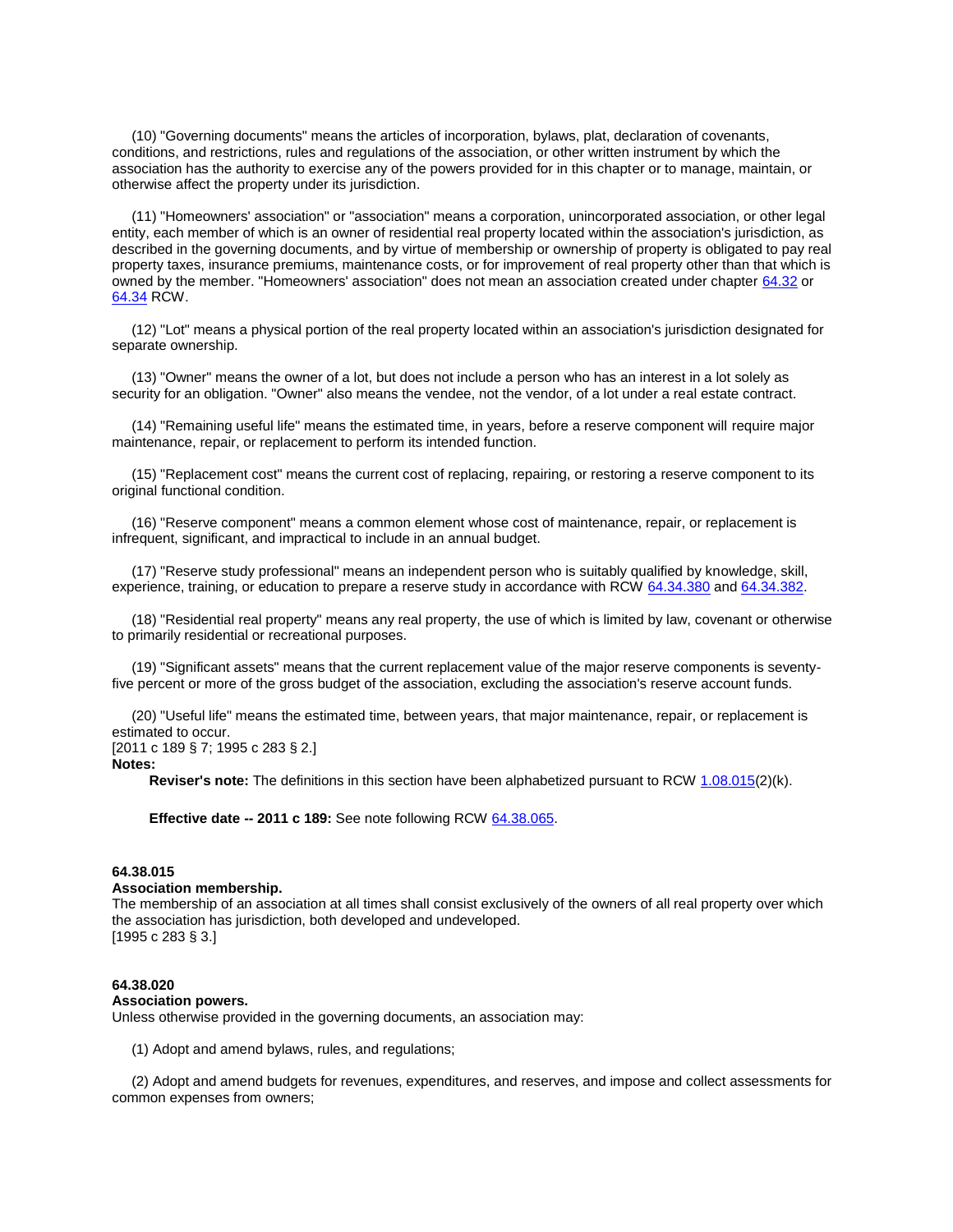(3) Hire and discharge or contract with managing agents and other employees, agents, and independent contractors;

 (4) Institute, defend, or intervene in litigation or administrative proceedings in its own name on behalf of itself or two or more owners on matters affecting the homeowners' association, but not on behalf of owners involved in disputes that are not the responsibility of the association;

(5) Make contracts and incur liabilities;

(6) Regulate the use, maintenance, repair, replacement, and modification of common areas;

(7) Cause additional improvements to be made as a part of the common areas;

(8) Acquire, hold, encumber, and convey in its own name any right, title, or interest to real or personal property;

 (9) Grant easements, leases, licenses, and concessions through or over the common areas and petition for or consent to the vacation of streets and alleys;

(10) Impose and collect any payments, fees, or charges for the use, rental, or operation of the common areas;

 (11) Impose and collect charges for late payments of assessments and, after notice and an opportunity to be heard by the board of directors or by the representative designated by the board of directors and in accordance with the procedures as provided in the bylaws or rules and regulations adopted by the board of directors, levy reasonable fines in accordance with a previously established schedule adopted by the board of directors and furnished to the owners for violation of the bylaws, rules, and regulations of the association;

(12) Exercise any other powers conferred by the bylaws;

 (13) Exercise all other powers that may be exercised in this state by the same type of corporation as the association; and

 (14) Exercise any other powers necessary and proper for the governance and operation of the association. [1995 c 283 § 4.]

**Notes:**

Speed enforcement: RCW [46.61.419.](http://apps.leg.wa.gov/rcw/default.aspx?cite=46.61.419)

#### **64.38.025**

## **Board of directors — Standard of care — Restrictions — Budget — Removal from board. (***Effective until January 1, 2012.***)**

(1) Except as provided in the association's governing documents or this chapter, the board of directors shall act in all instances on behalf of the association. In the performance of their duties, the officers and members of the board of directors shall exercise the degree of care and loyalty required of an officer or director of a corporation organized under chapter [24.03](http://apps.leg.wa.gov/rcw/default.aspx?cite=24.03) RCW.

 (2) The board of directors shall not act on behalf of the association to amend the articles of incorporation, to take any action that requires the vote or approval of the owners, to terminate the association, to elect members of the board of directors, or to determine the qualifications, powers, and duties, or terms of office of members of the board of directors; but the board of directors may fill vacancies in its membership of the unexpired portion of any term.

 (3) Within thirty days after adoption by the board of directors of any proposed regular or special budget of the association, the board shall set a date for a meeting of the owners to consider ratification of the budget not less than fourteen nor more than sixty days after mailing of the summary. Unless at that meeting the owners of a majority of the votes in the association are allocated or any larger percentage specified in the governing documents reject the budget, in person or by proxy, the budget is ratified, whether or not a quorum is present. In the event the proposed budget is rejected or the required notice is not given, the periodic budget last ratified by the owners shall be continued until such time as the owners ratify a subsequent budget proposed by the board of directors.

 (4) The owners by a majority vote of the voting power in the association present, in person or by proxy, and entitled to vote at any meeting of the owners at which a quorum is present, may remove any member of the board of directors with or without cause.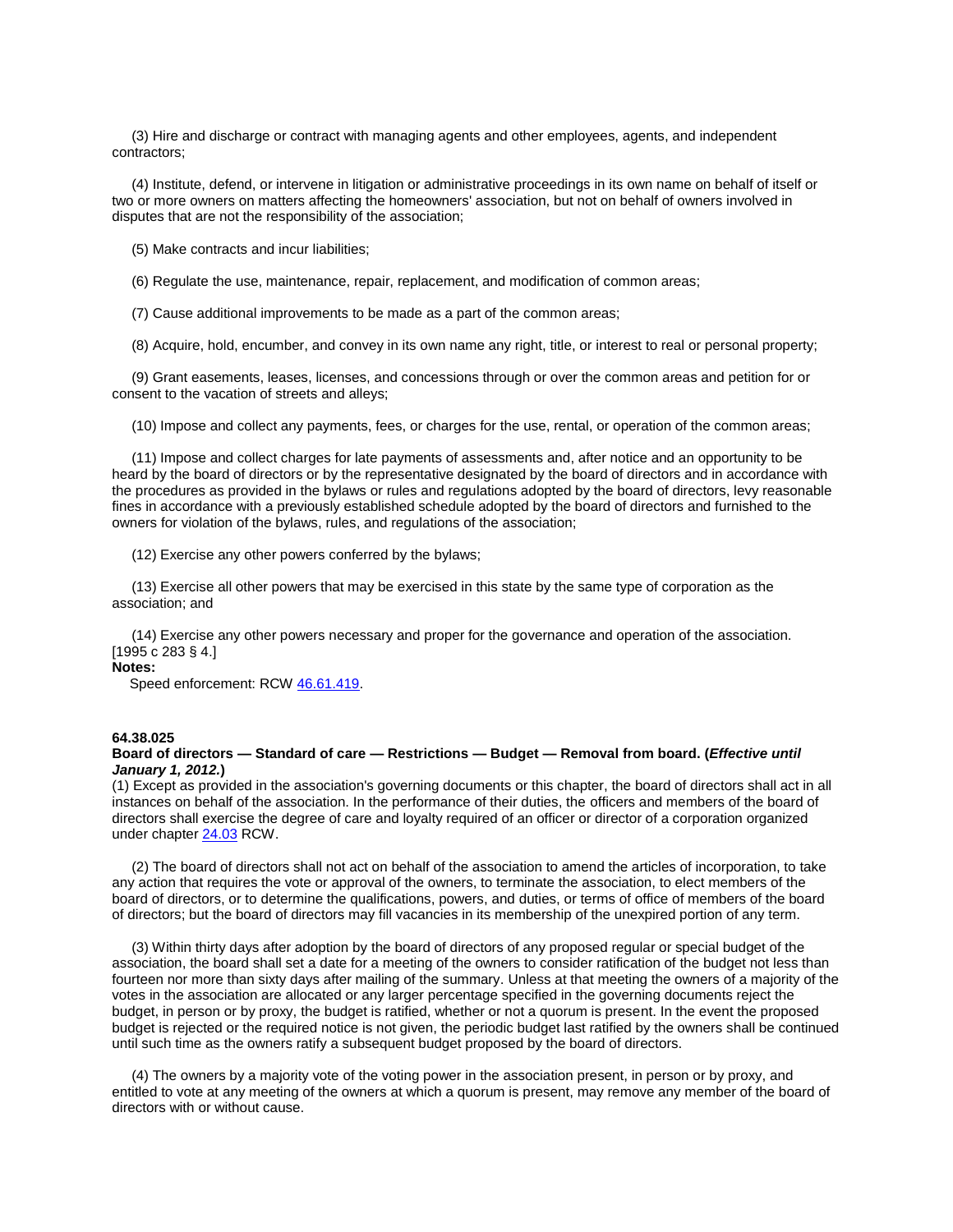## **64.38.025**

## **Board of directors — Standard of care — Restrictions — Budget — Removal from board. (***Effective January 1, 2012.***)**

(1) Except as provided in the association's governing documents or this chapter, the board of directors shall act in all instances on behalf of the association. In the performance of their duties, the officers and members of the board of directors shall exercise the degree of care and loyalty required of an officer or director of a corporation organized under chapter [24.03](http://apps.leg.wa.gov/rcw/default.aspx?cite=24.03) RCW.

 (2) The board of directors shall not act on behalf of the association to amend the articles of incorporation, to take any action that requires the vote or approval of the owners, to terminate the association, to elect members of the board of directors, or to determine the qualifications, powers, and duties, or terms of office of members of the board of directors; but the board of directors may fill vacancies in its membership of the unexpired portion of any term.

 (3) Within thirty days after adoption by the board of directors of any proposed regular or special budget of the association, the board shall set a date for a meeting of the owners to consider ratification of the budget not less than fourteen nor more than sixty days after mailing of the summary. Unless at that meeting the owners of a majority of the votes in the association are allocated or any larger percentage specified in the governing documents reject the budget, in person or by proxy, the budget is ratified, whether or not a quorum is present. In the event the proposed budget is rejected or the required notice is not given, the periodic budget last ratified by the owners shall be continued until such time as the owners ratify a subsequent budget proposed by the board of directors.

 (4) As part of the summary of the budget provided to all owners, the board of directors shall disclose to the owners:

 (a) The current amount of regular assessments budgeted for contribution to the reserve account, the recommended contribution rate from the reserve study, and the funding plan upon which the recommended contribution rate is based;

 (b) If additional regular or special assessments are scheduled to be imposed, the date the assessments are due, the amount of the assessments per each owner per month or year, and the purpose of the assessments;

 (c) Based upon the most recent reserve study and other information, whether currently projected reserve account balances will be sufficient at the end of each year to meet the association's obligation for major maintenance, repair, or replacement of reserve components during the next thirty years;

 (d) If reserve account balances are not projected to be sufficient, what additional assessments may be necessary to ensure that sufficient reserve account funds will be available each year during the next thirty years, the approximate dates assessments may be due, and the amount of the assessments per owner per month or year;

 (e) The estimated amount recommended in the reserve account at the end of the current fiscal year based on the most recent reserve study, the projected reserve account cash balance at the end of the current fiscal year, and the percent funded at the date of the latest reserve study;

 (f) The estimated amount recommended in the reserve account based upon the most recent reserve study at the end of each of the next five budget years, the projected reserve account cash balance in each of those years, and the projected percent funded for each of those years; and

 (g) If the funding plan approved by the association is implemented, the projected reserve account cash balance in each of the next five budget years and the percent funded for each of those years.

 (5) The owners by a majority vote of the voting power in the association present, in person or by proxy, and entitled to vote at any meeting of the owners at which a quorum is present, may remove any member of the board of directors with or without cause. [2011 c 189 § 8; 1995 c 283 § 5.]

**Notes:**

**Effective date -- 2011 c 189:** See note following RCW [64.38.065.](http://apps.leg.wa.gov/rcw/default.aspx?cite=64.38&full=true#64.38.065)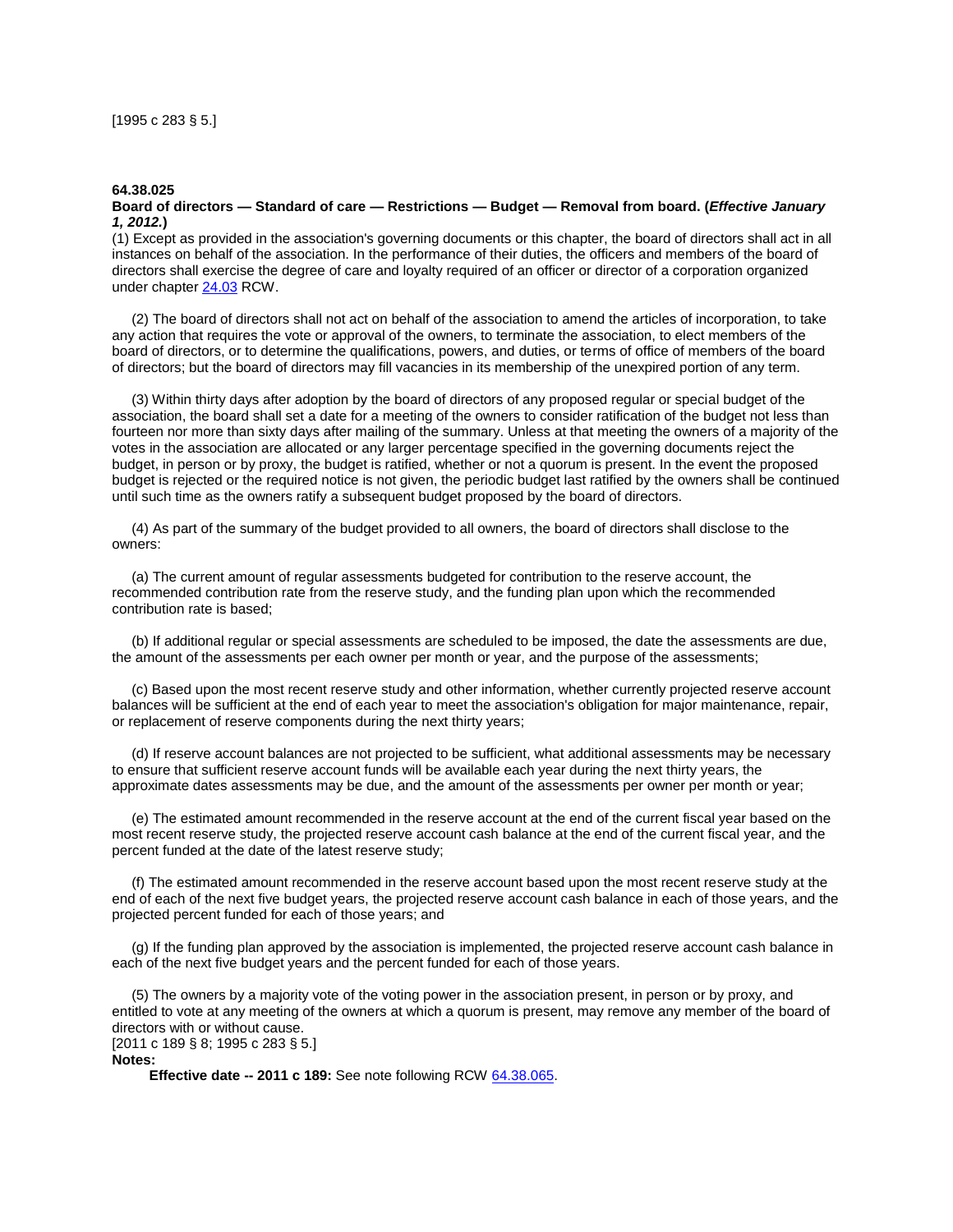## **64.38.028**

#### **Removal of discriminatory provisions in governing documents — Procedure.**

(1) The association, acting through a simple majority vote of its board, may amend the association's governing documents for the purpose of removing:

 (a) Every covenant, condition, or restriction that purports to forbid or restrict the conveyance, encumbrance, occupancy, or lease thereof to individuals of a specified race, creed, color, sex, or national origin; families with children status; individuals with any sensory, mental, or physical disability; or individuals who use a trained dog guide or service animal because they are blind or deaf or have a physical disability; and

 (b) Every covenant, condition, restriction, or prohibition, including a right of entry or possibility of reverter, that directly or indirectly limits the use or occupancy of real property on the basis of race, creed, color, sex, national origin; families with children status; the presence of any sensory, mental, or physical disability; or the use of a trained dog guide or service animal by a person with a physical disability or who is blind or deaf.

 (2) Upon the board's receipt of a written request by a member of the association that the board exercise its amending authority granted under subsection (1) of this section, the board must, within a reasonable time, amend the governing documents, as provided under this section.

(3) Amendments under subsection (1) of this section may be executed by any board officer.

 (4) Amendments made under subsection (1) of this section must be recorded in the public records and state the following:

 "This amendment strikes from these covenants, conditions, and restrictions those provisions that are void under RCW [49.60.224.](http://apps.leg.wa.gov/rcw/default.aspx?cite=49.60.224) Specifically, this amendment strikes:

 (a) Those provisions that forbid or restrict use, occupancy, conveyance, encumbrance, or lease of real property to individuals of a specified race, creed, color, sex, or national origin; families with children status; individuals with any sensory, mental, or physical disability; or individuals who use a trained dog guide or service animal because they are blind or deaf or have a physical disability; and

 (b) Every covenant, condition, restriction, or prohibition, including a right of entry or possibility of reverter, that directly or indirectly limits the use or occupancy of real property on the basis of race, creed, color, sex, national origin; families with children status; the presence of any sensory, mental, or physical disability; or the use of a trained dog guide or service animal by a person with a physical disability or who is blind or deaf."

(5) Board action under this section does not require the vote or approval of the owners.

 (6) As provided in RCW [49.60.227,](http://apps.leg.wa.gov/rcw/default.aspx?cite=49.60.227) any owner, occupant, or tenant in the association or board may bring an action in superior court to have any provision of a written instrument that is void pursuant to RCW [49.60.224](http://apps.leg.wa.gov/rcw/default.aspx?cite=49.60.224) stricken from the public records.

 (7) Nothing in this section prohibiting discrimination based on families with children status applies to housing for older persons as defined by the federal fair housing amendments act of 1988, 42 U.S.C. Sec. 3607(b)(1) through (3), as amended by the housing for older persons act of 1995, P.L. 104-76, as enacted on December 28, 1995. Nothing in this section authorizes requirements for housing for older persons different than the requirements in the federal fair housing amendments act of 1988, 42 U.S.C. Sec. 3607(b)(1) through (3), as amended by the housing for older persons act of 1995, P.L. 104-76, as enacted on December 28, 1995.

 (8) Except as otherwise provided in subsection (2) of this section, (a) nothing in this section creates a duty on the part of owners, occupants, tenants, associations, or boards to amend the governing documents as provided in this section, or to bring an action as authorized under this section and RCW [49.60.227;](http://apps.leg.wa.gov/rcw/default.aspx?cite=49.60.227) and (b) an owner, occupant, tenant, association, or board is not liable for failing to amend the governing documents or to pursue an action in court as authorized under this section and RCW [49.60.227.](http://apps.leg.wa.gov/rcw/default.aspx?cite=49.60.227)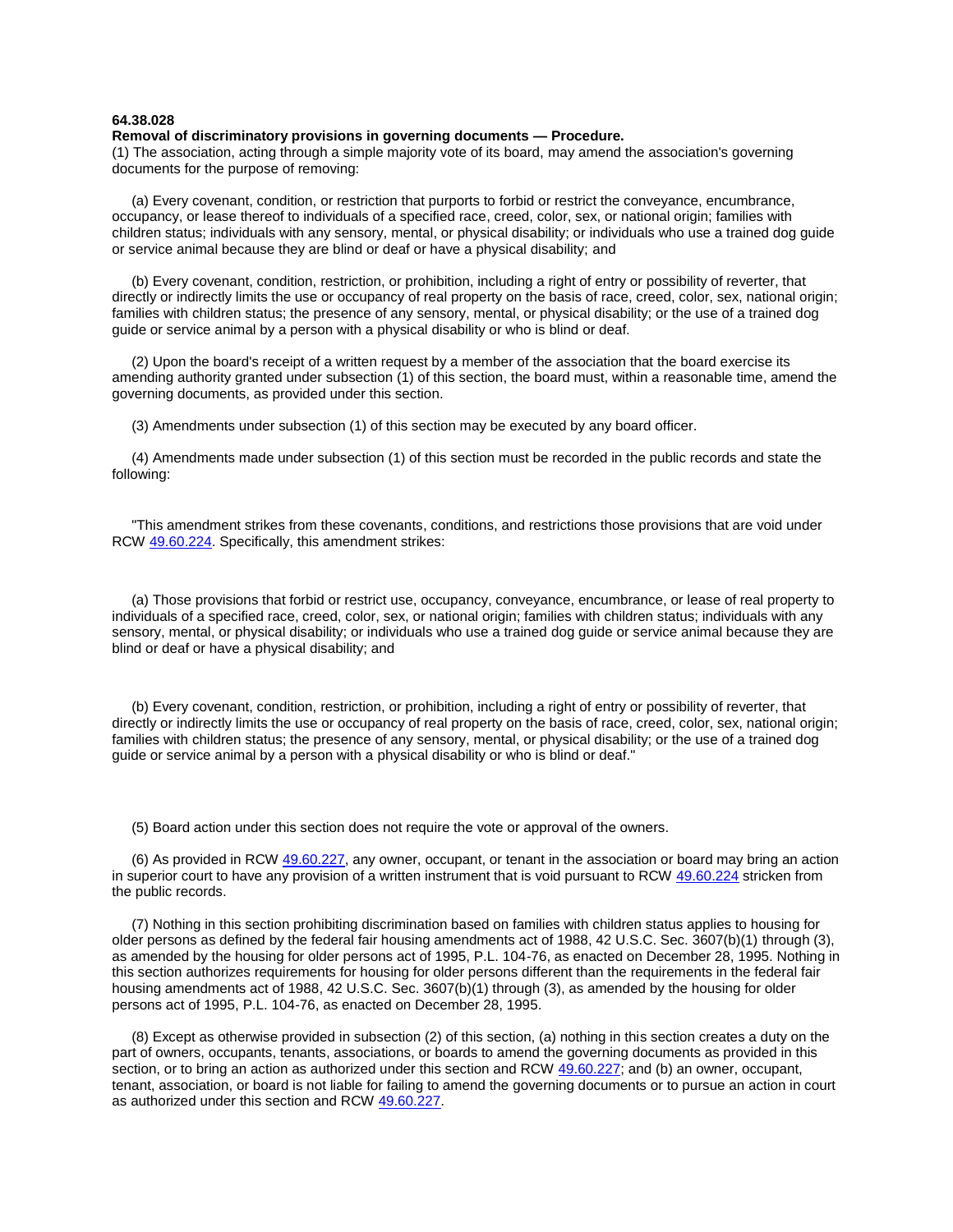#### [2006 c 58 § 2.] **Notes:**

 **Finding -- Intent -- 2006 c 58:** "The legislature finds that some homeowners' associations have governing documents that contain discriminatory covenants, conditions, or restrictions that are void and unenforceable under both the federal fair housing amendments act of 1988 and RCW [49.60.224.](http://apps.leg.wa.gov/rcw/default.aspx?cite=49.60.224) The continued existence of these discriminatory covenants, conditions, or restrictions is contrary to public policy and repugnant to many property owners. It is the intent of chapter 58, Laws of 2006 to allow homeowners' associations to remove all remnants of discrimination from their governing documents." [2006 c 58 § 1.]

# **64.38.030**

#### **Association bylaws.**

Unless provided for in the governing documents, the bylaws of the association shall provide for:

 (1) The number, qualifications, powers and duties, terms of office, and manner of electing and removing the board of directors and officers and filling vacancies;

(2) Election by the board of directors of the officers of the association as the bylaws specify;

 (3) Which, if any, of its powers the board of directors or officers may delegate to other persons or to a managing agent;

 (4) Which of its officers may prepare, execute, certify, and record amendments to the governing documents on behalf of the association;

(5) The method of amending the bylaws; and

 (6) Subject to the provisions of the governing documents, any other matters the association deems necessary and appropriate.

[1995 c 283 § 6.]

## **64.38.033**

### **Flag of the United States — Outdoor display — Governing documents.**

(1) The governing documents may not prohibit the outdoor display of the flag of the United States by an owner or resident on the owner's or resident's property if the flag is displayed in a manner consistent with federal flag display law, 4 U.S.C. Sec. 1 et seq. The governing documents may include reasonable rules and regulations, consistent with 4 U.S.C. Sec. 1 et seq., regarding the placement and manner of display of the flag of the United States.

 (2) The governing documents may not prohibit the installation of a flagpole for the display of the flag of the United States. The governing documents may include reasonable rules and regulations regarding the location and the size of the flagpole.

 (3) For purposes of this section, "flag of the United States" means the flag of the United States as defined in federal flag display law, 4 U.S.C. Sec. 1 et seq., that is made of fabric, cloth, or paper and that is displayed from a staff or flagpole or in a window. For purposes of this section, "flag of the United States" does not mean a flag depiction or emblem made of lights, paint, roofing, siding, paving materials, flora, or balloons, or of any similar building, landscaping, or decorative component.

 (4) The provisions of this section shall be construed to apply retroactively to any governing documents in effect on June 10, 2004. Any provision in a governing document in effect on June 10, 2004, that is inconsistent with this section shall be void and unenforceable. [2004 c 169 § 1.]

### **64.38.034**

### **Political yard signs — Governing documents.**

(1) The governing documents may not prohibit the outdoor display of political yard signs by an owner or resident on the owner's or resident's property before any primary or general election. The governing documents may include reasonable rules and regulations regarding the placement and manner of display of political yard signs.

(2) This section applies retroactively to any governing documents in effect on July 24, 2005. Any provision in a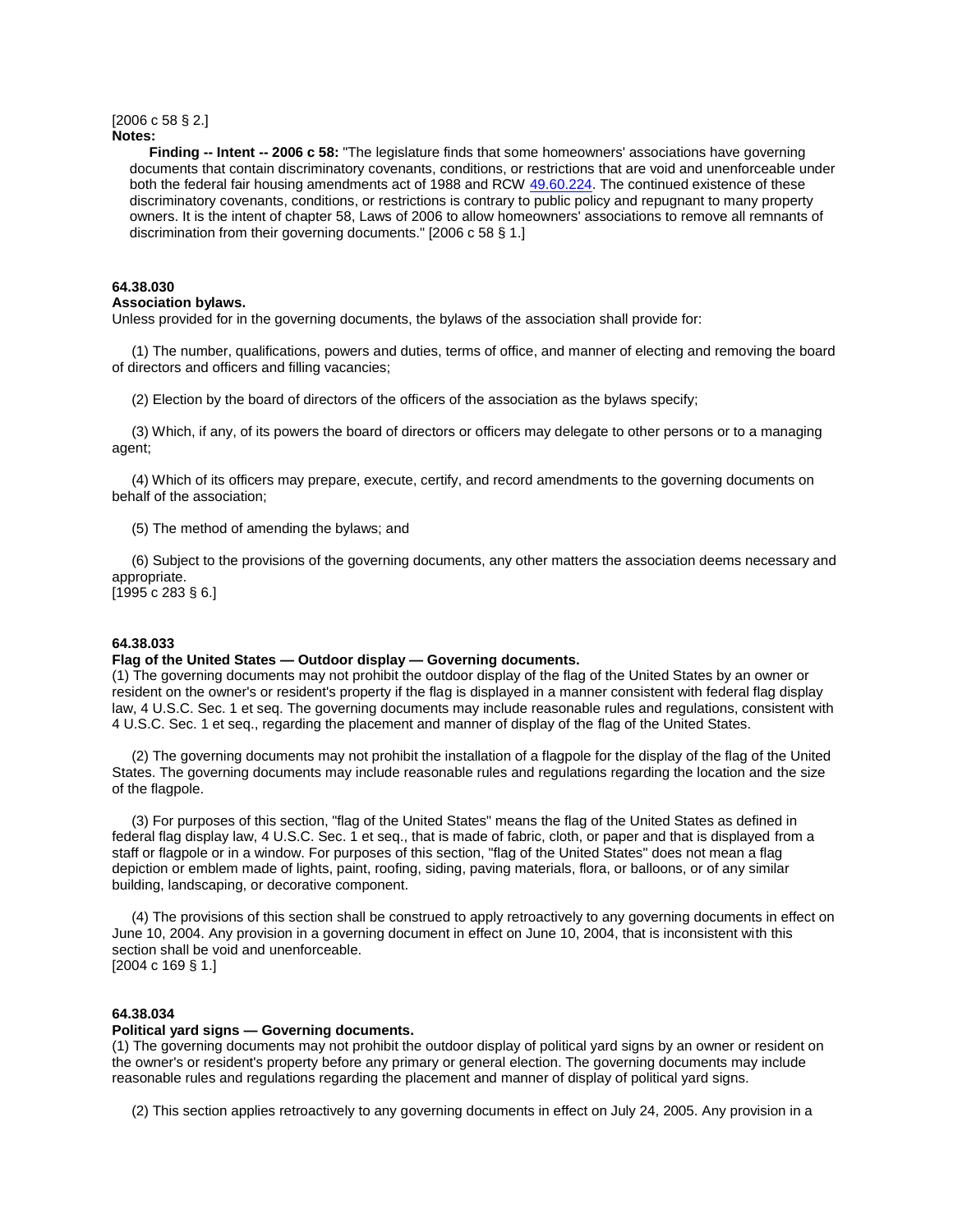governing document in effect on July 24, 2005, that is inconsistent with this section is void and unenforceable. [2005 c 179 § 1.]

#### **64.38.035**

## **Association meetings — Notice — Board of directors.**

(1) A meeting of the association must be held at least once each year. Special meetings of the association may be called by the president, a majority of the board of directors, or by owners having ten percent of the votes in the association. Not less than fourteen nor more than sixty days in advance of any meeting, the secretary or other officers specified in the bylaws shall cause notice to be hand-delivered or sent prepaid by first-class United States mail to the mailing address of each owner or to any other mailing address designated in writing by the owner. The notice of any meeting shall state the time and place of the meeting and the business to be placed on the agenda by the board of directors for a vote by the owners, including the general nature of any proposed amendment to the articles of incorporation, bylaws, any budget or changes in the previously approved budget that result in a change in assessment obligation, and any proposal to remove a director.

 (2) Except as provided in this subsection, all meetings of the board of directors shall be open for observation by all owners of record and their authorized agents. The board of directors shall keep minutes of all actions taken by the board, which shall be available to all owners. Upon the affirmative vote in open meeting to assemble in closed session, the board of directors may convene in closed executive session to consider personnel matters; consult with legal counsel or consider communications with legal counsel; and discuss likely or pending litigation, matters involving possible violations of the governing documents of the association, and matters involving the possible liability of an owner to the association. The motion shall state specifically the purpose for the closed session. Reference to the motion and the stated purpose for the closed session shall be included in the minutes. The board of directors shall restrict the consideration of matters during the closed portions of meetings only to those purposes specifically exempted and stated in the motion. No motion, or other action adopted, passed, or agreed to in closed session may become effective unless the board of directors, following the closed session, reconvenes in open meeting and votes in the open meeting on such motion, or other action which is reasonably identified. The requirements of this subsection shall not require the disclosure of information in violation of law or which is otherwise exempt from disclosure.

[1995 c 283 § 7.]

#### **64.38.040**

# **Quorum for meeting.**

Unless the governing documents specify a different percentage, a quorum is present throughout any meeting of the association if the owners to which thirty-four percent of the votes of the association are allocated are present in person or by proxy at the beginning of the meeting. [1995 c 283 § 8.]

#### **64.38.045**

#### **Financial and other records — Property of association — Copies — Examination — Annual financial statement — Accounts.**

(1) The association or its managing agent shall keep financial and other records sufficiently detailed to enable the association to fully declare to each owner the true statement of its financial status. All financial and other records of the association, including but not limited to checks, bank records, and invoices, in whatever form they are kept, are the property of the association. Each association managing agent shall turn over all original books and records to the association immediately upon termination of the management relationship with the association, or upon such other demand as is made by the board of directors. An association managing agent is entitled to keep copies of association records. All records which the managing agent has turned over to the association shall be made reasonably available for the examination and copying by the managing agent.

 (2) All records of the association, including the names and addresses of owners and other occupants of the lots, shall be available for examination by all owners, holders of mortgages on the lots, and their respective authorized agents on reasonable advance notice during normal working hours at the offices of the association or its managing agent. The association shall not release the unlisted telephone number of any owner. The association may impose and collect a reasonable charge for copies and any reasonable costs incurred by the association in providing access to records.

 (3) At least annually, the association shall prepare, or cause to be prepared, a financial statement of the association. The financial statements of associations with annual assessments of fifty thousand dollars or more shall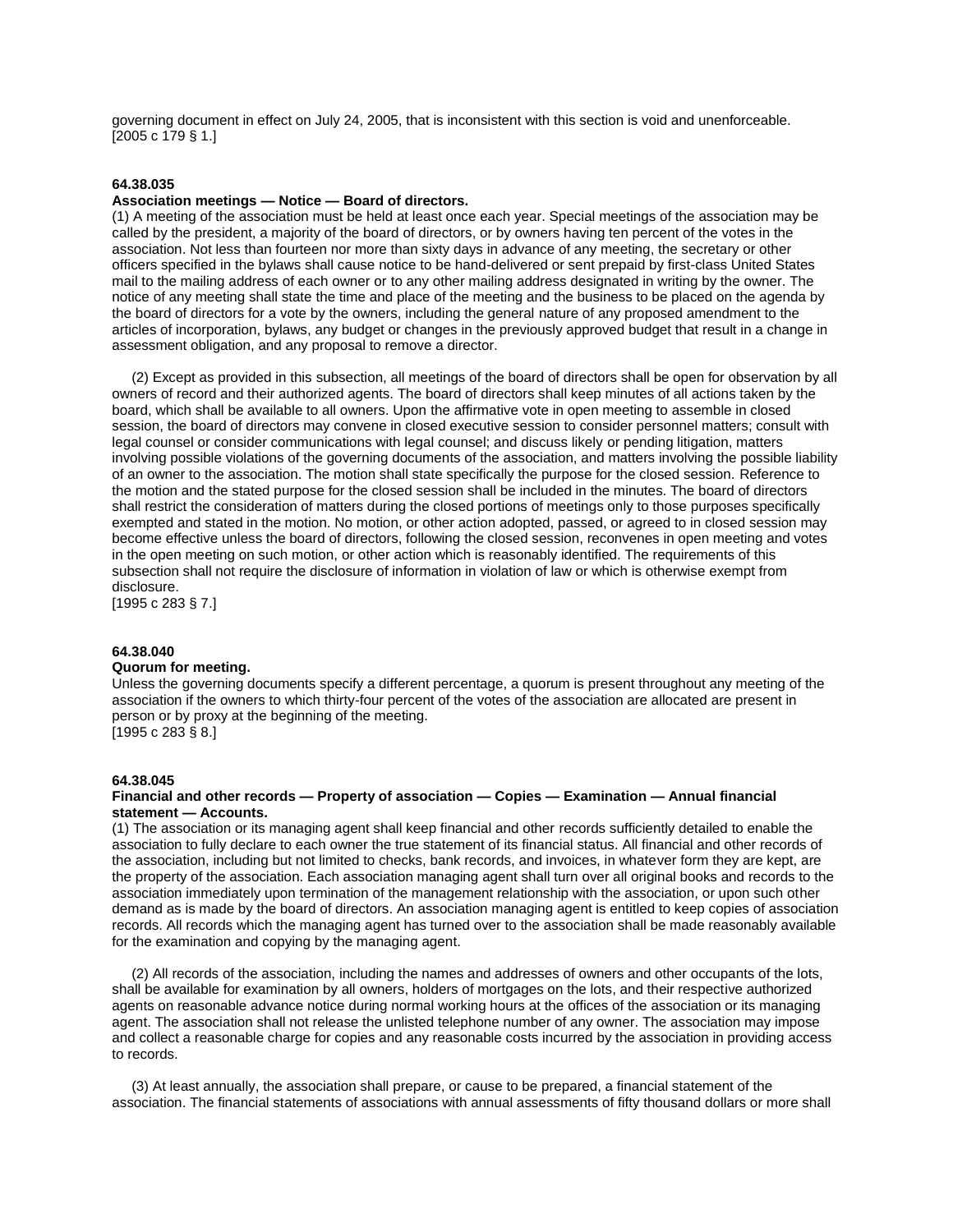be audited at least annually by an independent certified public accountant, but the audit may be waived if sixty-seven percent of the votes cast by owners, in person or by proxy, at a meeting of the association at which a quorum is present, vote each year to waive the audit.

 (4) The funds of the association shall be kept in accounts in the name of the association and shall not be commingled with the funds of any other association, nor with the funds of any manager of the association or any other person responsible for the custody of such funds. [1995 c 283 § 9.]

# **64.38.050**

# **Violation — Remedy — Attorneys' fees.**

Any violation of the provisions of this chapter entitles an aggrieved party to any remedy provided by law or in equity. The court, in an appropriate case, may award reasonable attorneys' fees to the prevailing party. [1995 c 283 § 10.]

#### **64.38.055**

#### **Governing documents — Solar panels.**

(1) The governing documents may not prohibit the installation of a solar energy panel by an owner or resident on the owner's or resident's property as long as the solar energy panel:

 (a) Meets applicable health and safety standards and requirements imposed by state and local permitting authorities;

 (b) If used to heat water, is certified by the solar rating certification corporation or another nationally recognized certification agency. Certification must be for the solar energy panel and for installation; and

 (c) If used to produce electricity, meets all applicable safety and performance standards established by the national electric code, the institute of electrical and electronics engineers, accredited testing laboratories, such as underwriters laboratories, and, where applicable, rules of the utilities and transportation commission regarding safety and reliability.

- (2) The governing documents may:
- (a) Prohibit the visibility of any part of a roof-mounted solar energy panel above the roof line;
- (b) Permit the attachment of a solar energy panel to the slope of a roof facing a street only if:
- (i) The solar energy panel conforms to the slope of the roof; and
- (ii) The top edge of the solar energy panel is parallel to the roof ridge; or
- (c) Require:

 (i) A solar energy panel frame, a support bracket, or any visible piping or wiring to be painted to coordinate with the roofing material;

 (ii) An owner or resident to shield a ground-mounted solar energy panel if shielding the panel does not prohibit economic installation of the solar energy panel or degrade the operational performance quality of the solar energy panel by more than ten percent; or

 (iii) Owners or residents who install solar energy panels to indemnify or reimburse the association or its members for loss or damage caused by the installation, maintenance, or use of a solar energy panel.

 (3) The governing documents may include other reasonable rules regarding the placement and manner of a solar energy panel.

 (4) For purposes of this section, "solar energy panel" means a panel device or system or combination of panel devices or systems that relies on direct sunlight as an energy source, including a panel device or system or combination of panel devices or systems that collects sunlight for use in: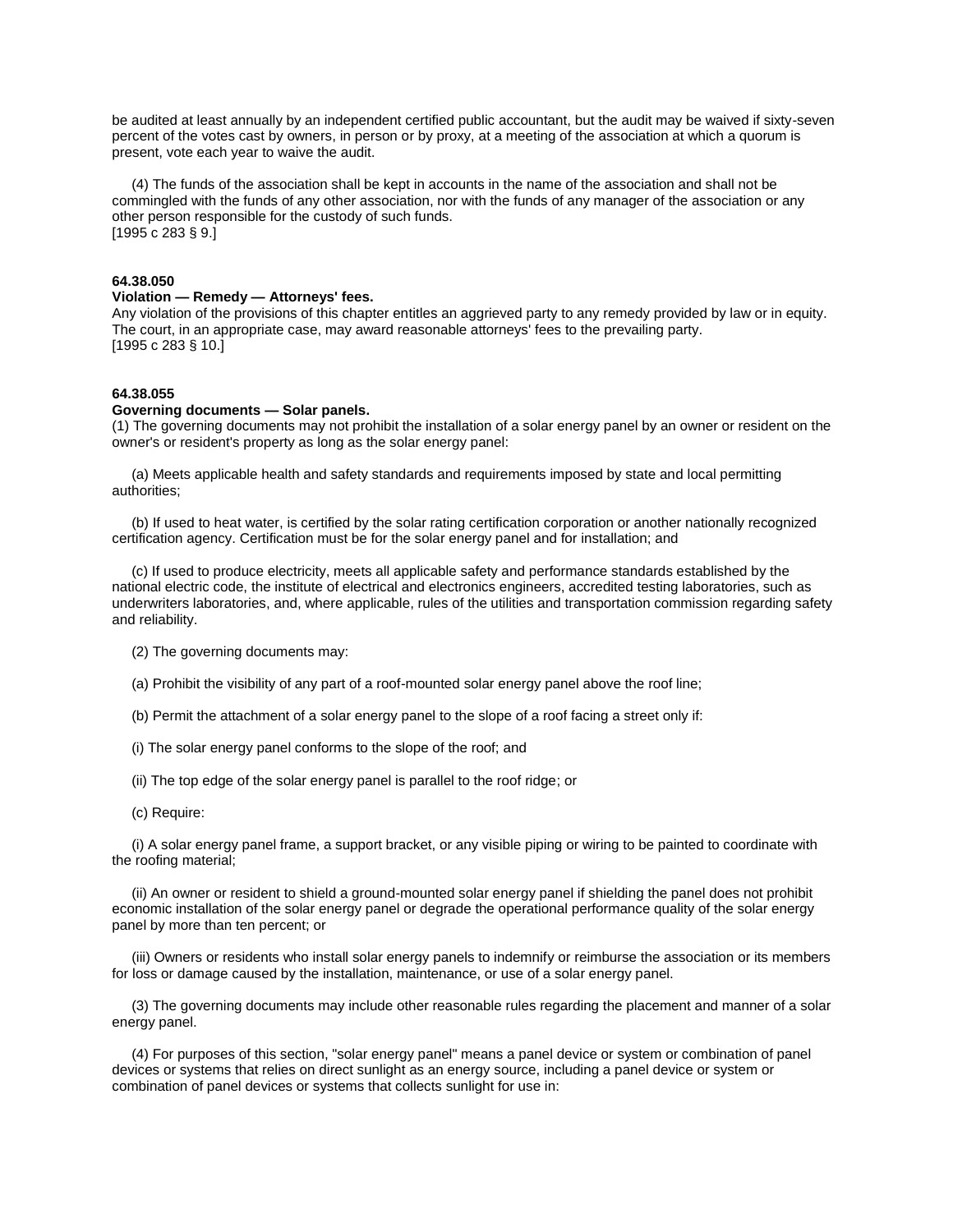- (a) The heating or cooling of a structure or building;
- (b) The heating or pumping of water;
- (c) Industrial, commercial, or agricultural processes; or
- (d) The generation of electricity.
- (5) This section does not apply to common areas as defined in RCW [64.38.010.](http://apps.leg.wa.gov/rcw/default.aspx?cite=64.38&full=true#64.38.010)

 (6) This section applies retroactively to a governing document in effect on July 26, 2009. A provision in a governing document in effect on July 26, 2009, that is inconsistent with this section is void and unenforceable. [2009 c 51 § 1.]

# **64.38.060**

## **Adult family homes.**

(1) To effectuate the public policy of chapte[r 70.128](http://apps.leg.wa.gov/rcw/default.aspx?cite=70.128) RCW, the governing documents may not limit, directly or indirectly:

(a) Persons with disabilities from living in an adult family home licensed under chapter [70.128](http://apps.leg.wa.gov/rcw/default.aspx?cite=70.128) RCW; or

 (b) Persons and legal entities from operating adult family homes licensed under chapter [70.128](http://apps.leg.wa.gov/rcw/default.aspx?cite=70.128) RCW, whether forprofit or nonprofit, to provide services covered under chapter [70.128](http://apps.leg.wa.gov/rcw/default.aspx?cite=70.128) RCW. However, this subsection does not prohibit application of reasonable nondiscriminatory regulation, including but not limited to landscaping standards or regulation of sign location or size, that applies to all residential property subject to the governing documents.

 (2) This section applies retroactively to any governing documents in effect on July 26, 2009. Any provision in a governing document in effect on or after July 26, 2009, that is inconsistent with subsection (1) of this section is unenforceable to the extent of the conflict. [2009 c 530 § 4.]

#### **64.38.065**

## **Reserve account and study. (***Effective January 1, 2012.***)**

(1) An association is encouraged to establish a reserve account with a financial institution to fund major maintenance, repair, and replacement of common elements, including limited common elements that will require major maintenance, repair, or replacement within thirty years. If the association establishes a reserve account, the account must be in the name of the association. The board of directors is responsible for administering the reserve account.

 (2) Unless doing so would impose an unreasonable hardship, an association with significant assets shall prepare and update a reserve study, in accordance with the association's governing documents and this chapter. The initial reserve study must be based upon a visual site inspection conducted by a reserve study professional.

 (3) Unless doing so would impose an unreasonable hardship, the association shall update the reserve study annually. At least every three years, an updated reserve study must be prepared and based upon a visual site inspection conducted by a reserve study professional.

 (4) The decisions relating to the preparation and updating of a reserve study must be made by the board of directors in the exercise of the reasonable discretion of the board. The decisions must include whether a reserve study will be prepared or updated, and whether the assistance of a reserve study professional will be utilized. [2011 c 189 § 9.]

## **Notes:**

**Effective date -- 2011 c 189:** "This act takes effect January 1, 2012." [2011 c 189 § 15.]

# **64.38.070**

# **Reserve study — Requirements. (***Effective January 1, 2012.***)**

(1) A reserve study as described in RCW [64.38.065](http://apps.leg.wa.gov/rcw/default.aspx?cite=64.38&full=true#64.38.065) is supplemental to the association's operating and maintenance budget. In preparing a reserve study, the association shall estimate the anticipated major maintenance, repair, and replacement costs, whose infrequent and significant nature make them impractical to be included in an annual budget.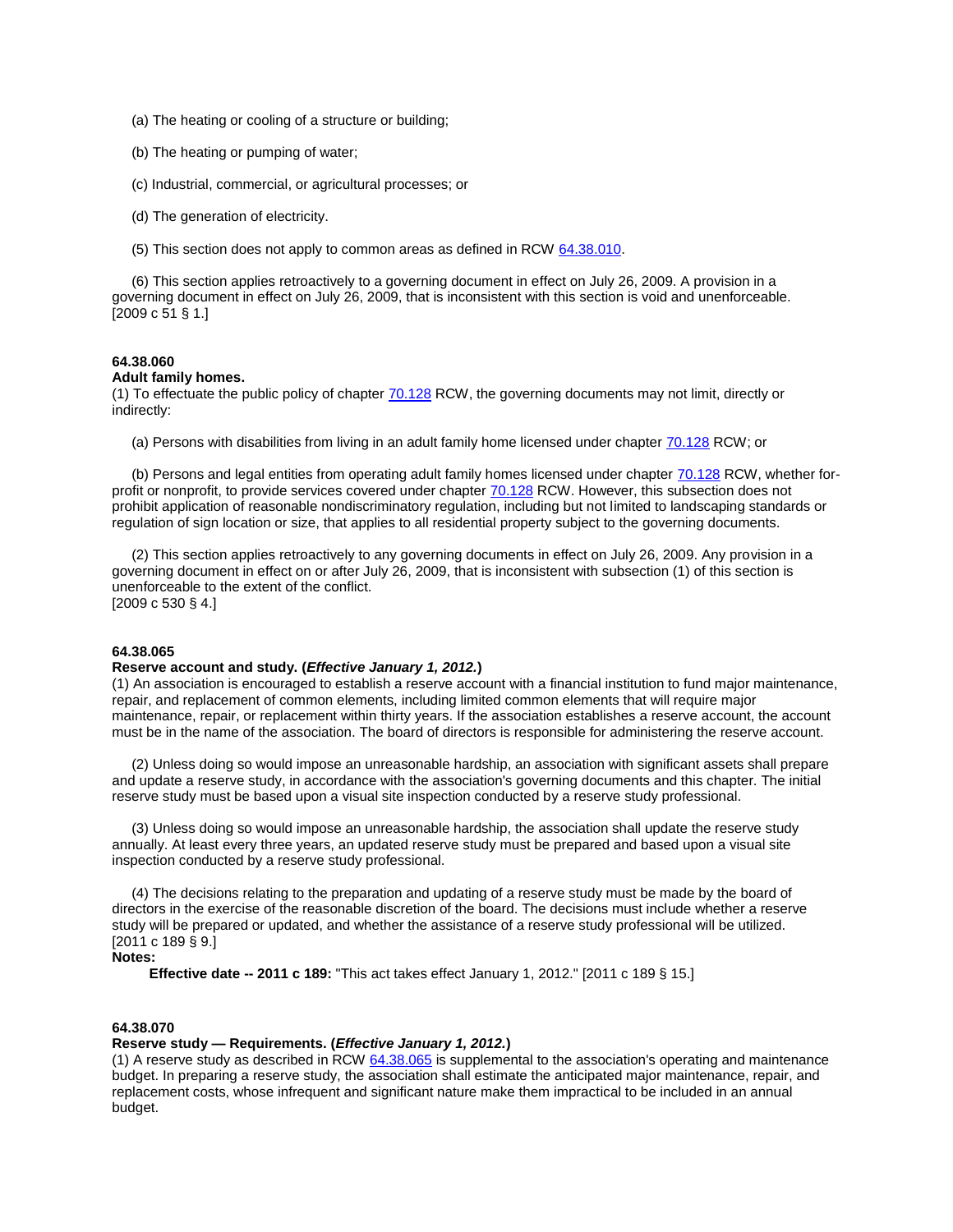(2) A reserve study must include:

 (a) A reserve component list, including any reserve component that would cost more than one percent of the annual budget of the association, not including the reserve account, for major maintenance, repair, or replacement. If one of these reserve components is not included in the reserve study, the study should provide commentary explaining the basis for its exclusion. The study must also include quantities and estimates for the useful life of each reserve component, remaining useful life of each reserve component, and current major maintenance, repair, or replacement cost for each reserve component;

(b) The date of the study, and a statement that the study meets the requirements of this section;

(c) The following level of reserve study performed:

(i) Level I: Full reserve study funding analysis and plan;

(ii) Level II: Update with visual site inspection; or

(iii) Level III: Update with no visual site inspection;

(d) The association's reserve account balance;

(e) The percentage of the fully funded balance that the reserve account is funded;

(f) Special assessments already implemented or planned;

(g) Interest and inflation assumptions;

(h) Current reserve account contribution rates for a full funding plan and baseline funding plan;

 (i) A recommended reserve account contribution rate, a contribution rate for a full funding plan to achieve one hundred percent fully funded reserves by the end of the thirty-year study period, a baseline funding plan to maintain the reserve balance above zero throughout the thirty-year study period without special assessments, and a contribution rate recommended by the reserve study professional;

 (j) A projected reserve account balance for thirty years and a funding plan to pay for projected costs from that reserve account balance without reliance on future unplanned special assessments; and

(k) A statement on whether the reserve study was prepared with the assistance of a reserve study professional.

 (3) A reserve study must also include the following disclosure: "This reserve study should be reviewed carefully. It may not include all common and limited common element components that will require major maintenance, repair, or replacement in future years, and may not include regular contributions to a reserve account for the cost of such maintenance, repair, or replacement. The failure to include a component in a reserve study, or to provide contributions to a reserve account for a component, may, under some circumstances, require you to pay on demand as a special assessment your share of common expenses for the cost of major maintenance, repair, or replacement of a reserve component."

[2011 c 189 § 10.] **Notes:**

**Effective date -- 2011 c 189:** See note following RCW [64.38.065.](http://apps.leg.wa.gov/rcw/default.aspx?cite=64.38&full=true#64.38.065)

# **64.38.075**

## **Reserve account — Withdrawals. (***Effective January 1, 2012.***)**

An association may withdraw funds from its reserve account to pay for unforeseen or unbudgeted costs that are unrelated to maintenance, repair, or replacement of the reserve components. The board of directors shall record any such withdrawal in the minute books of the association, cause notice of any such withdrawal to be hand delivered or sent prepaid by first-class United States mail to the mailing address of each owner or to any other mailing address designated in writing by the owner, and adopt a repayment schedule not to exceed twenty-four months unless it determines that repayment within twenty-four months would impose an unreasonable burden on the owners. Payment for major maintenance, repair, or replacement of the reserve components out of cycle with the reserve study projections or not included in the reserve study may be made from the reserve account without meeting the